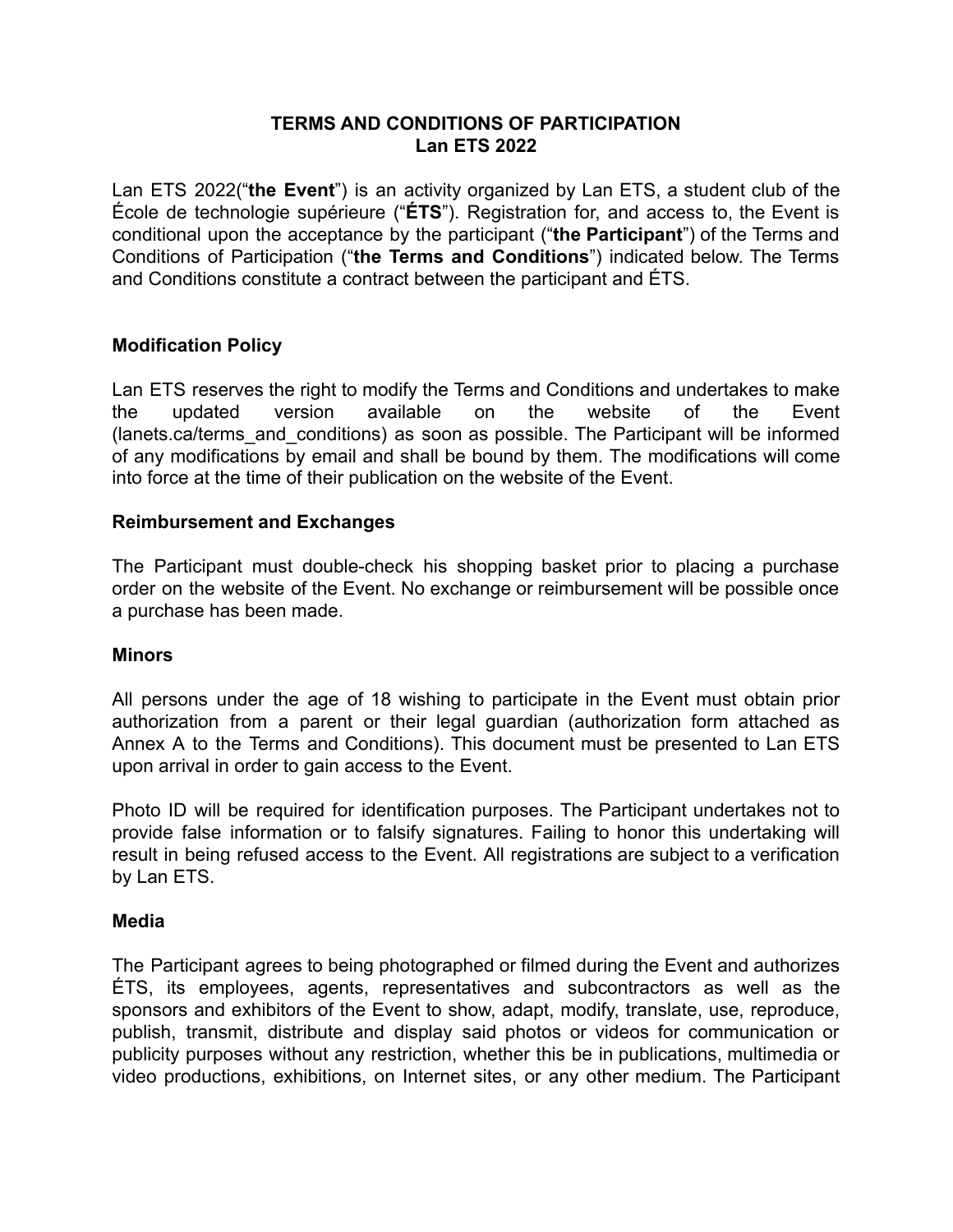will not have the possibility, regardless of the motive, to preclude or stop the use of said photos or videos.

### **Illegal and Prohibited Activities**

The Participant accepts, without limitation, to respect the rules of conduct described below as well as any tournament rules featured on the website of the Event (lanets.ca/tournaments). Any fault or omission on the part of the Participant in this regard may result in their disqualification from the tournaments and their immediate expulsion from the Event.

- a) The Participant undertakes not to partake in illegal exchange of hardware or software protected by any intellectual property law (ex. copyright) or in any other illegal activity whatsoever, including on the network of the Event. The Participant recognizes and accepts that using peer-to-peer systems on the network of the Event can be subject to surveillance and controls.
- b) Consuming drugs (including cannabis) or alcohol is strictly forbidden at all times. Any person caught in the act of consumption or showing signs of consumption, as determined by the sole judgment of Lan ETS, will be immediately expulsed from the Event without any reimbursement. Lan ETS can refuse entry to any participant whom it determines, at its sole discretion, to be under the influence of drugs (including cannabis) or alcohol.
- c) The viewing, exchange or sale of explicit or pornographic material is strictly forbidden.
- d) It is strictly forbidden to smoke or vape inside the Event venue.
- e) The Participant undertakes not to cause any nuisance or to voluntarily do anything that might cause an inconvenience or disturbance to the other participants of the Event.
- f) The Participant undertakes not to do anything that might interfere with the efficiency or accessibility of public service systems, of heating, ventilation or air conditioning systems at the Event venue, in whole or in part, or to do or allow anything that might prevent free access and passage to the Event.
- g) The Participant undertakes not to do anything that might interfere with the efficiency or accessibility of the escalators, elevators, or the electrical, plumbing, gas or compressed air systems of the Event venue, including any piping, cables or equipment connected thereto.
- h) No form of violence (including theft and damage to equipment belonging to Lan ETS or to the other participants), discrimination, intimidation, harassment or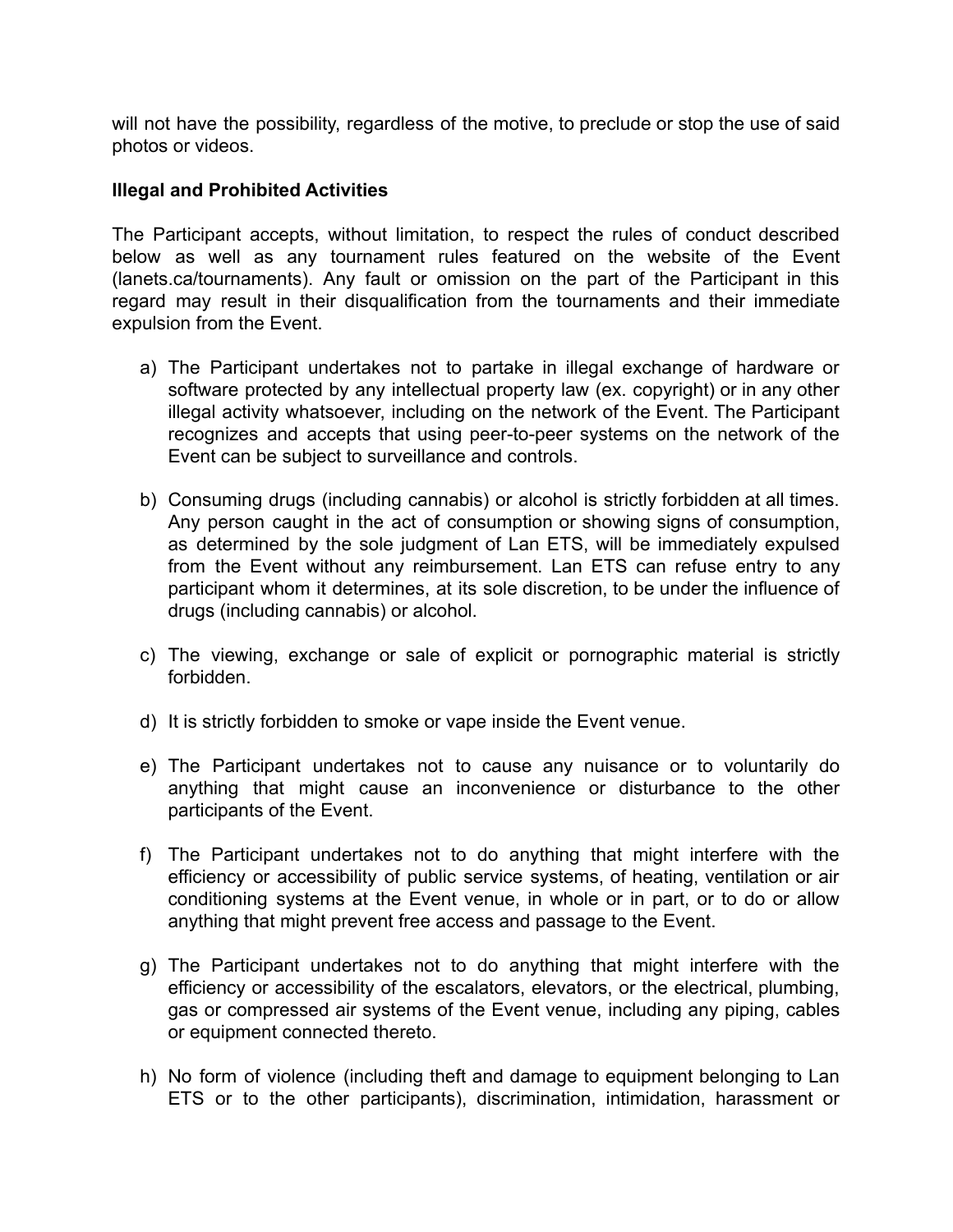threats of any kind toward the Event organizers or the other participants will be tolerated.

i) No animal may be brought to the Event with the exception of guide dogs accompanying persons of reduced mobility. Lan ETS reserves the right to demand proof in this regard.

Any failure to respect these rules of conduct and any commission of illegal or prohibited acts may lead to the expulsion of the Participant as well as his team from the Event without any possibility of appeal and without any reimbursement whatsoever. Judicial procedures may be instituted with respect to any breach of these rules of conduct without any further notice.

## **Limitation of Liability and Discharge**

Throughout the entire duration of the Event, the Participant agrees to defend, hold harmless and indemnify ÉTS for any direct or indirect damage or loss, action, recourse, claim, judicial proceedings or any other proceedings brought by any person arising from or in relation to the Participant's participation in the Event.

In no case will ÉTS be liable in connection with the Participant's participation in the Event. More specifically, but without any limitation, the Participant recognizes and accepts that ÉTS, its employees, representatives, agents, subcontractors, students and volunteers are in no way responsible for a) the Participant's personal property, including his hardware and electronic data, b) any hardware or software malfunction which may result in the Participant's disqualification or loss of ranking in a game or tournament, c) prize attribution.

The Participant agrees to attend the Event at his own risk. ÉTS does not guarantee the presence of any medical personnel at the Event.

### **Seating Plan**

Lan ETS reserves the right to change the seating assignment of any player at any time.

Lan ETS reserves the right to add new seating sections at the Event.

### **Right of Entry and Exit**

No Participant, after having entered the Event, may leave the Event with any IT equipment without previously being checked by Lan ETS. All participants must wear their identification badges at all times. No accompanying person will be admitted to the Event without the proper badge, having previously given his contact details and shown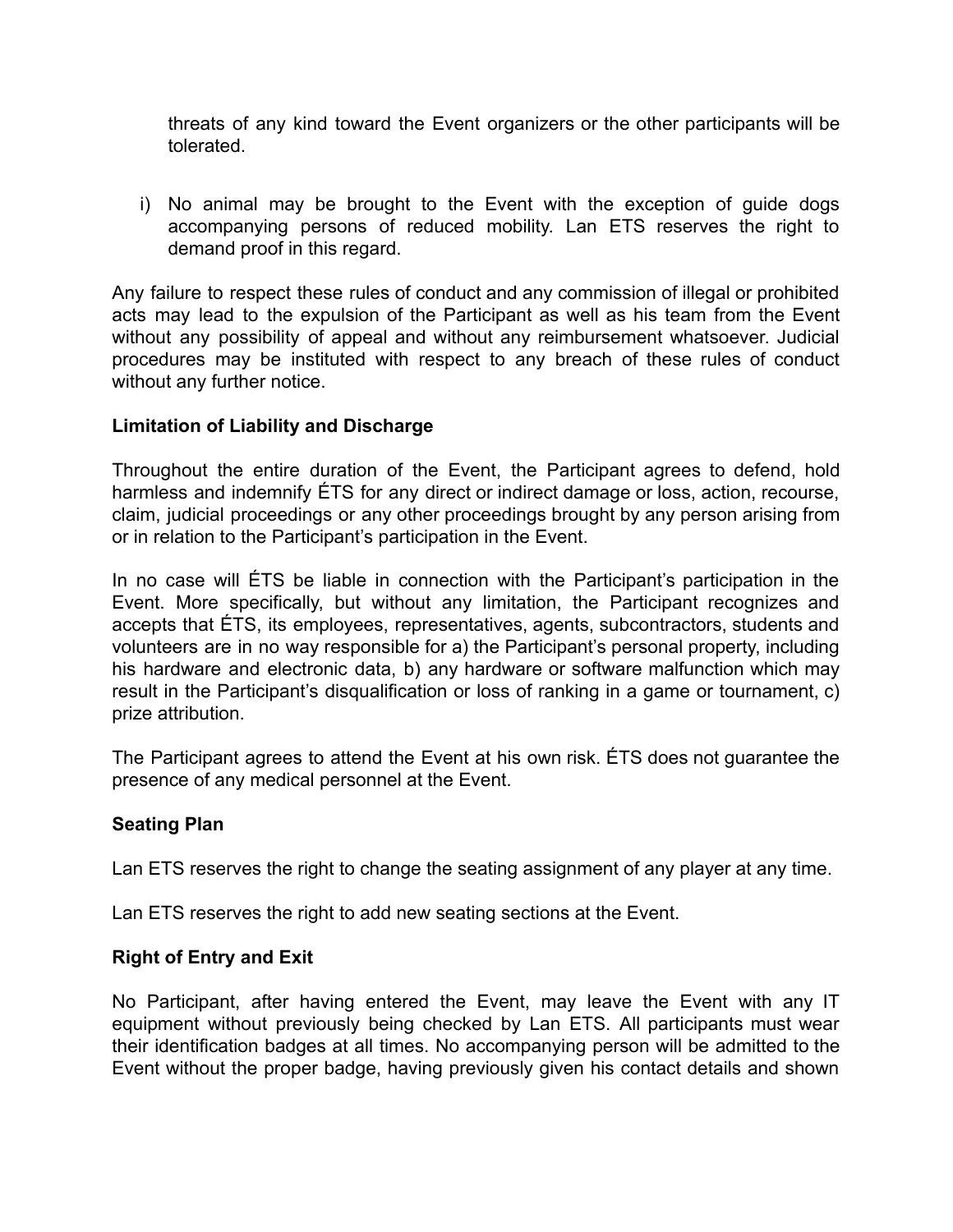a piece of photo ID to Lan ETS. No accompanying person may remain at the Event longer than is necessary to help the Participant to install himself or to leave the Event.

#### **Cheating and Undesirable Conduct**

No form of cheating will be tolerated during the tournaments. The Participant undertakes not to use anything other than the options already contained in a game and not to modify the same in order to obtain a competitive advantage. Cheating may take various forms including match fixing.

Lan ETS will carry out sporadic verifications of players' computers in order to ensure that they comply with tournament rules available on the website of the Event. A player who refuses to have his computer verified will be automatically excluded.

In case of team competitions, the entire team will bear the consequences of the exclusion or cheating of one of its members. It is therefore the responsibility of the team to make sure that the configuration of its members' computers is appropriate for each tournament.

Any participant found to be cheating or who is excluded may face one or more of the following consequences:

- a) Revocation of his ticket and expulsion from the Event without any reimbursement whatsoever;
- b) Being precluded from participating in tournaments at the Event;
- c) Being precluded from participating in future tournaments organized by Lan ETS for a time to be determined by Lan ETS.

#### **Data Collection**

By providing personal information to Lan ETS, the Participant gives his consent for such information to be used for technical and statistical analysis. Lan ETS undertakes not to distribute this information to a third party.

ÉTS will not be liable for any unauthorized publication of personal information of the Event participants.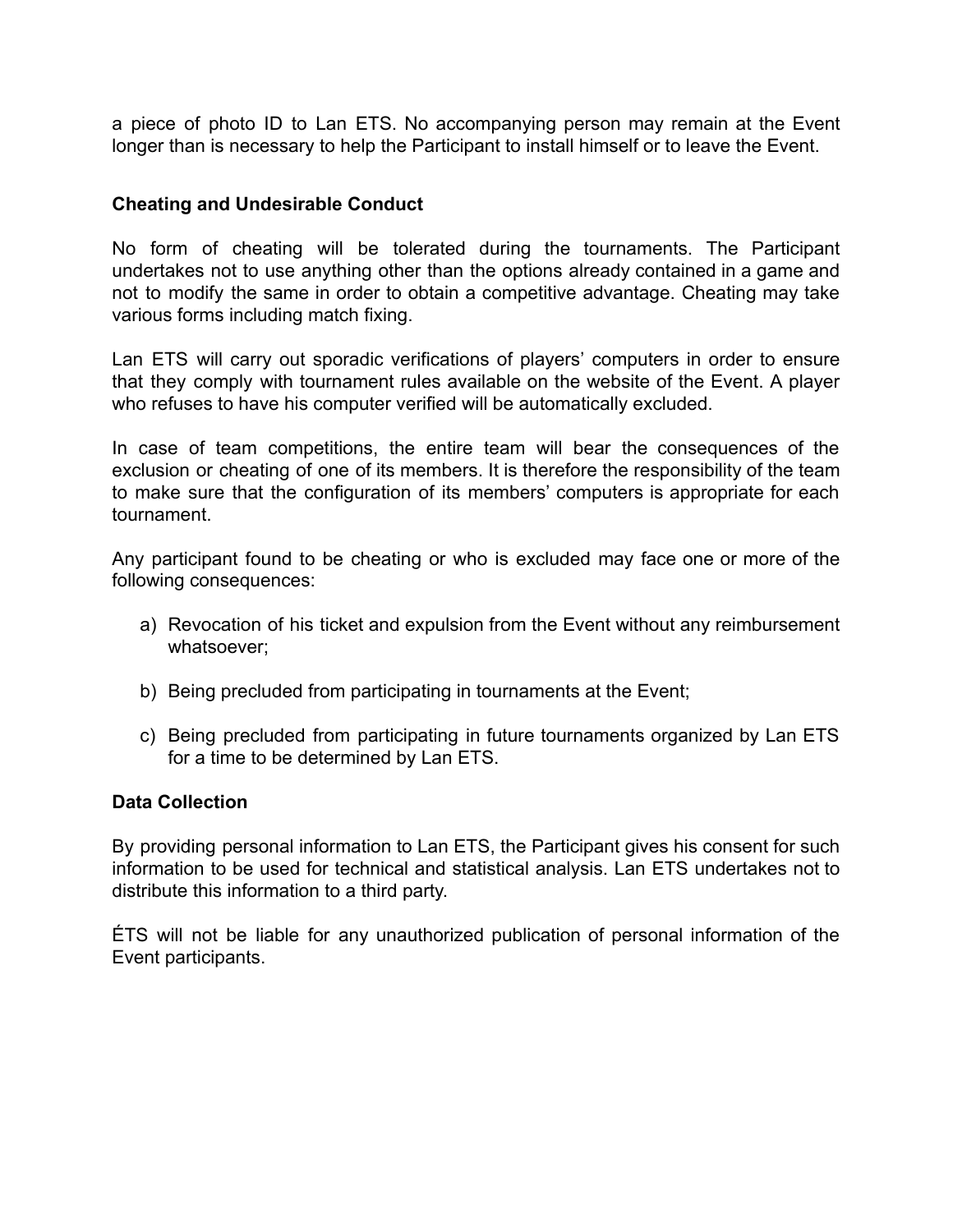### **Regulations relating to the pandemic**

The Participants are obliged to follow the regulations issued by the Government of Quebec and the Public Health. The Participants have an assigned place and must respect it. To date, the regulations to be respected are as follows :

- a) Masks are mandatory throughout the venue
- b) Proof of vaccination will be required if requested by the Public Health

Please note that the regulations will be updated according to the indications of the Government of Quebec and Public Health.

Any breach of these rules of conduct may result in the expulsion of the Participant without any possibility of appeal or refund.

### **Undesirable Individuals and Objects**

Lan ETS reserves the right to refuse entry to the Event, or to expel, any participant or object which it deems, at its sole discretion, as being undesirable, and this without any possibility of reimbursement of registration fees or any other costs related to the Event.

### **End of the Event**

All participants are obliged to leave the Event venue once the Event is over.

### **Annulment of the Event**

In case that the Event is annulled due to a *force majeure* or any other situation which Lan ETS cannot reasonably overcome, the Participant will not be reimbursed for any costs associated with the Event.

### **Applicable Law**

The Terms and Conditions are governed by the laws of the province of Quebec, and any dispute arising from them must necessarily be adjudicated in the judicial district of **Montreal**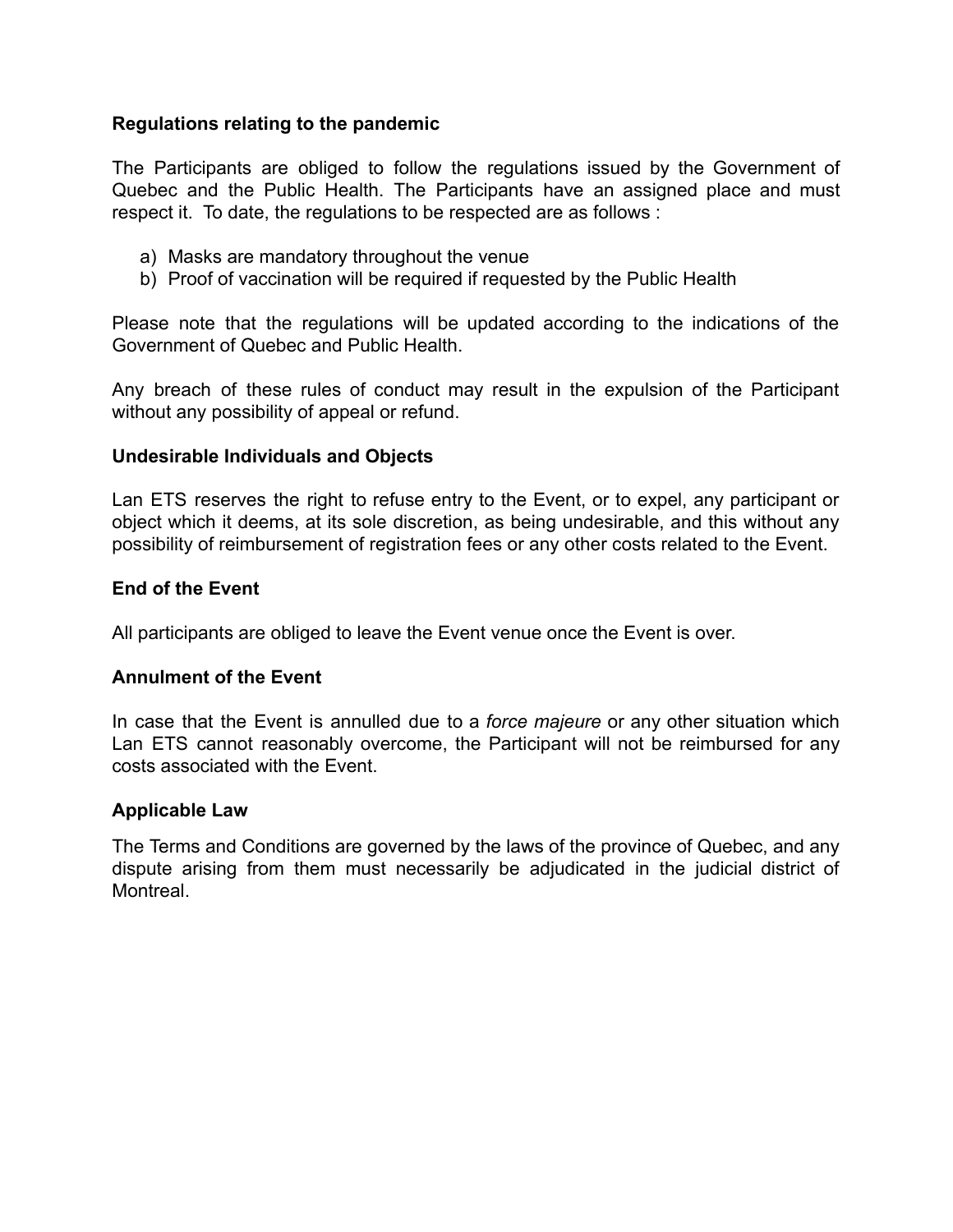## **ANNEX A**

# **PARENTAL AUTORISATION**

## **(« the Authorisation »)**

I, \_\_\_\_\_\_\_\_\_\_\_\_\_\_\_\_\_\_\_\_\_\_\_\_\_\_\_\_(name of parent or legal guardian), born on \_\_\_\_\_\_\_\_\_\_\_\_\_\_\_\_\_\_\_\_\_\_\_\_ (date of birth of parent or legal guardian), resident and domiciled at  $\qquad \qquad$  (address), am the parent or legal guardian of (name of minor), born on \_\_\_\_\_\_\_\_\_\_\_\_\_\_\_\_\_\_\_\_\_\_\_\_\_\_\_ (date of birth of minor).

### **Authorisation to participate**

I hereby authorise \_\_\_\_\_\_\_\_\_\_\_\_\_\_\_\_\_\_\_\_\_\_\_\_\_\_\_\_\_\_\_\_\_ (name of minor) to participate, without any restriction, in the event Lan ETS 2022 ("**the Event**") which will take place from 13 to 15 of May 2022 at École de Technologie Supérieure.

I acknowledge and accept that the tournaments of the Event may include video games that are rated "M" or "Mature". I understand that this rating means that the content of these video games may not be appropriate for those under the age of 18.

### **Acceptance of Terms and Conditions of Participation at Lan ETS 2022**

I accept, in the name of **Example 2** (name of minor), the Terms and Conditions of Participation at Lan ETS 2022 (« **the Terms and Conditions** ») published on the website of the Event (https://lanets.ca/terms\_and\_conditions/) which I have read. I accept to be personally bound by the Terms and Conditions.

### **Limitation of Liability**

I hereby accept full responsibility for any injury, death, loss or damage of any kind that may be caused or experienced by \_\_\_\_\_\_\_\_\_\_\_\_\_\_\_\_\_\_\_\_\_\_\_\_\_\_\_\_\_(name of minor) at the Event. This includes, among other things, the obligation to:

- compensate the École de technologie supérieure (« **ÉTS** ») for any damage caused by \_\_\_\_\_\_\_\_\_\_\_\_\_\_\_\_\_\_\_\_\_\_\_\_\_\_\_\_\_\_\_\_(name of minor);
- hire and pay the legal fees of any lawyers whose services may be needed in order to defend ÉTS in the context of any judicial proceedings brought by a third